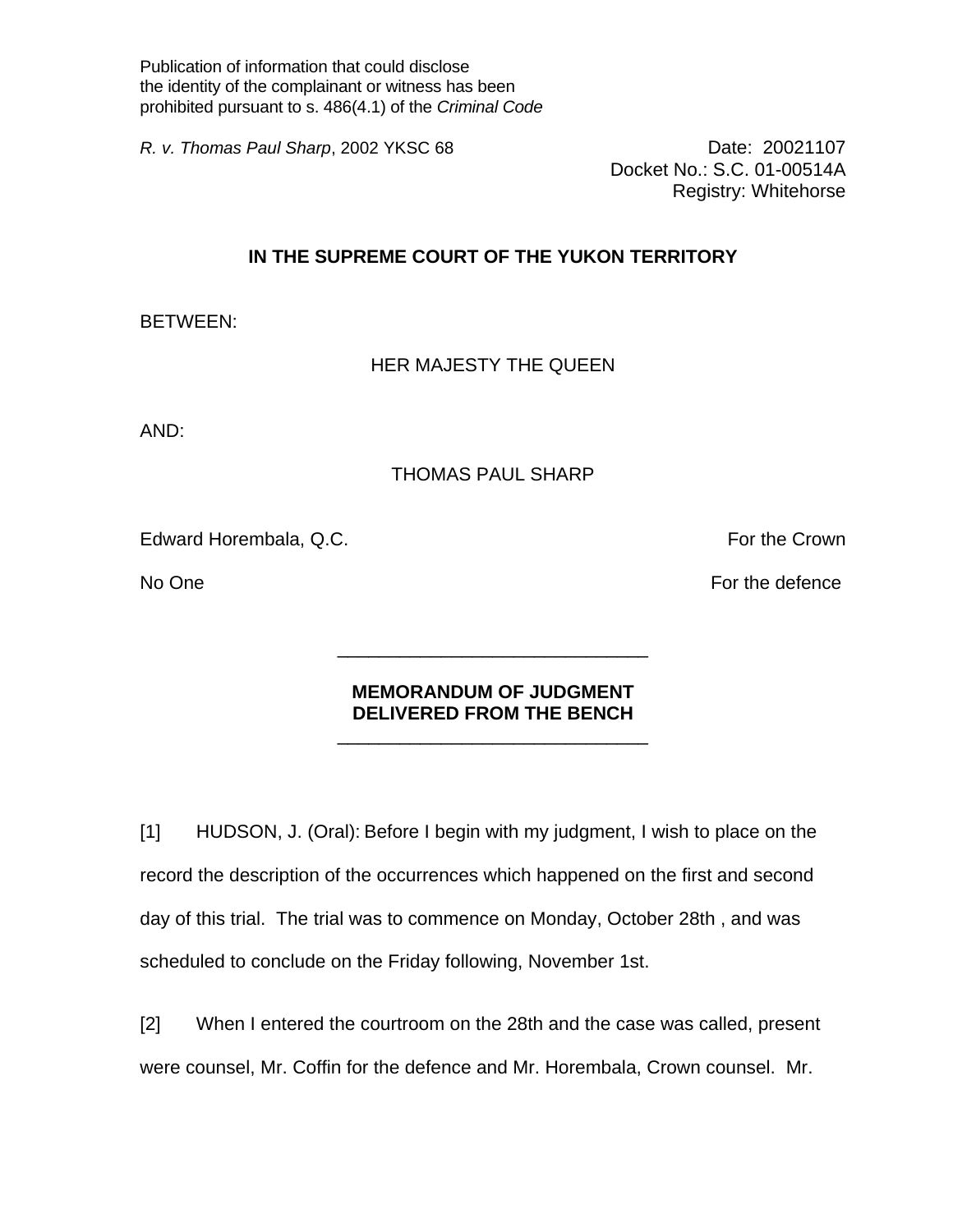Horembala rose to make some preliminary remarks and the Court suggested that perhaps the accused should be arraigned first. The charge was read to the accused and he was asked if he understood it. The accused replied, mumbling at the time, that he did not understand it. I asked the defence counsel if the charges had been explained to the accused and when that was done, did he appear to understand it. Defence counsel replied in the affirmative. Charges were again read to the accused one after the other and when asked for a plea, he said words to the effect that he was not going to answer that and I, therefore, entered, on his behalf, a plea of not guilty to each charge.

[3] Before anything further could be done, the accused started shouting, swearing at persons in the gallery and kicking at the prisoners' dock. As he had stood to do this, I directed him to be seated. Security guards, members of the R.C.M.P., approached him as he was attempting to leave the dock by opening the door.

[4] While the accused was making threats towards the gallery, shouting and failing to respond to the court's direction to be seated, attempts were made to restrain him. During the course of these attempts, the accused took his two hands and appeared to strike one of the guards. I say, "appeared" because the guard's back was to me. There was, however, a sound.

[5] The accused was removed from the courtroom and after discussion with counsel in my chambers, I made an order under s. 650 that he be removed from the courtroom. Sometime thereafter, before the trial had recommenced, with counsel present, I directed defence counsel to go to the accused to inquire whether he was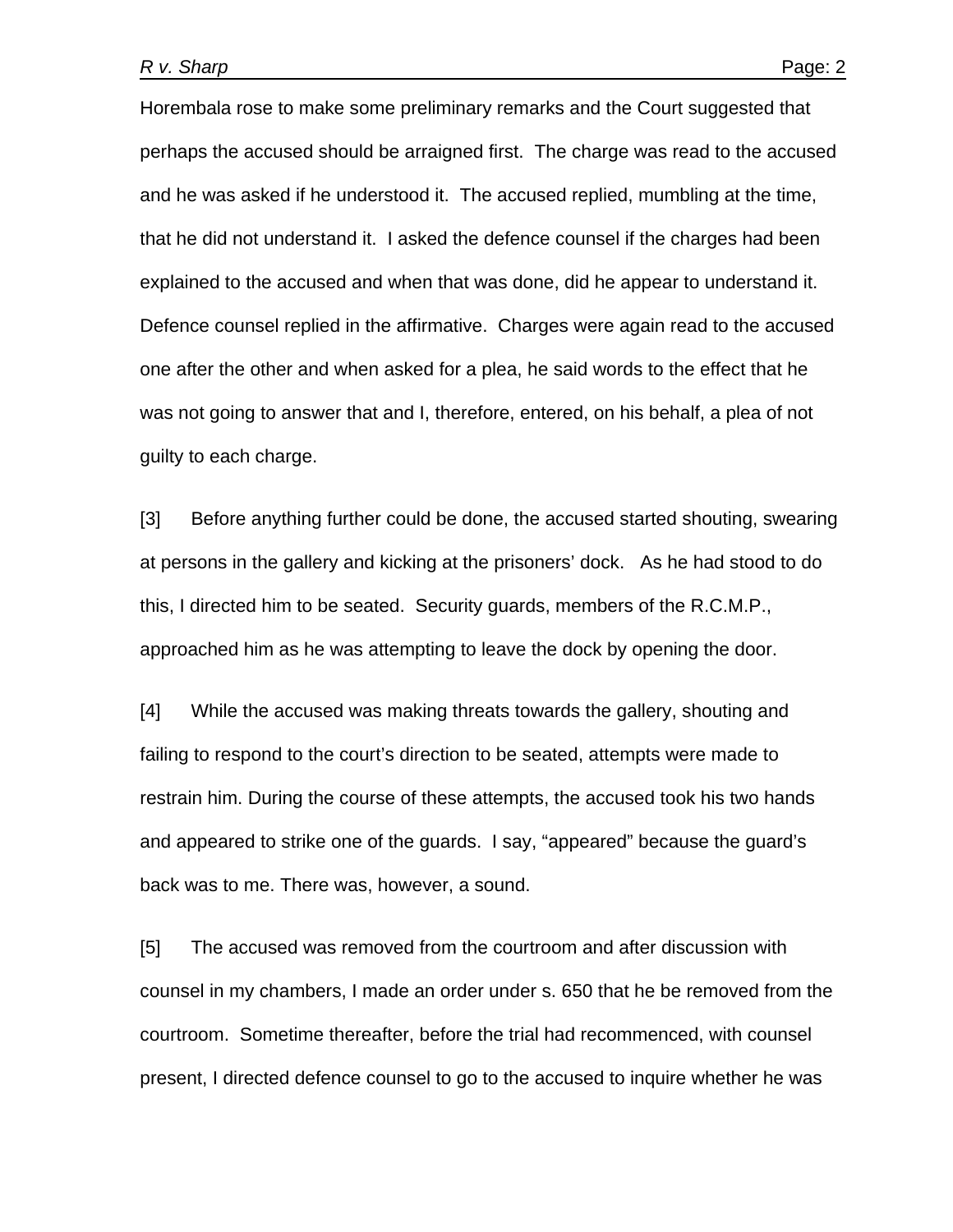prepared to alter his conduct so as to allow the proceedings to continue without disturbance. Defence counsel returned and indicated that his instructions were that the accused would not make such a promise, and further, that he no longer wished to have Mr. Coffin representing him in his absence and indeed wanted no lawyer to be representing him. He stated his client did not want to be in the courtroom.

[6] On considering that development, I determined to try and get those instructions to counsel in writing. Upon court recommencing, defence counsel informed the Court that the accused refused to put his instructions in writing, reiterated that he intended to discharge counsel, whereupon his counsel indicated to the court that the relationship of solicitor and client had broken down and he wished to withdraw.

[7] I then ordered that the accused be brought to the courtroom to attempt to persuade him to promise to behave and to employ counsel. The accused indicated that he did not want to be in the courtroom while the trial proceeded and that he wanted to be taken to his cell. He further indicated that he did not want Mr. Coffin or any other government lawyer, or any lawyer, representing him while the matter proceeded.

[8] When I started again to ask him if he would be prepared to sit quietly, he asked to be taken to his cell. The request was granted, and after again kicking the dock, he left.

[9] The trial proceeded. The Crown counsel asked that the accused be brought to the courtroom for the purpose of being identified by a witness, the complainant.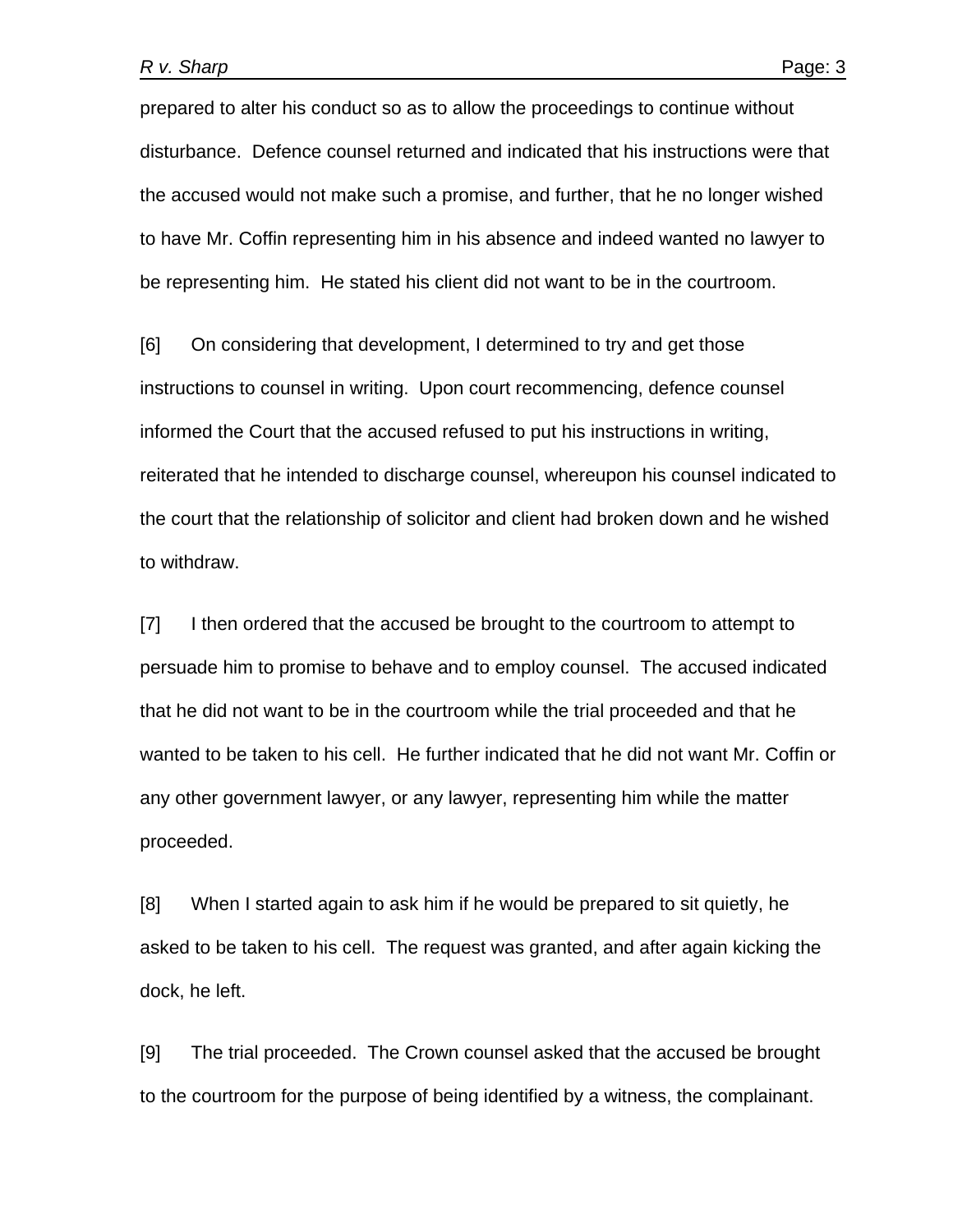[10] He was brought to court, the witness indicated him as the man about whom she was testifying.

[11] I took the opportunity to again ask the accused if he was prepared to promise to not disturb the proceedings. Before I could finish, he again rose yelling. The officers again approached to restrain him. He refused to comply with the directions of the Court to be seated. As the officers attempted to restrain him, he picked up a chair, raised it over his head, at which time I adjourned court, but not until after I observed the accused head butt one of the officers violently. Three officers struggled to bring him under control. He was subdued and taken out of the courtroom but not without the sounds of violence being heard as he was taken away.

[12] I was totally concerned with the safety of the public, counsel, staff, and witnesses, should the accused be entitled to remain in the courtroom. I determined the degree of risk was very high and renewed my order under s. 650 (2) that he be removed and that he be kept away. I was of the opinion that to proceed with the accused in the same room with staff and guard, even with shackles and manacles, was to risk the safety of the persons in the room.

 $[13]$  On the 29<sup>th</sup> and subsequent days, audiotapes were provided to the accused in his cell. Subsequently, written transcripts of the evidence heard in his absence were provided to the accused.

[14] Crown's case finished on Thursday, the  $31<sup>st</sup>$ . By this time, I had been able to arrange a video link to another courtroom and the accused was brought to it and I explained to him how the rest of the trial would proceed so that he could make his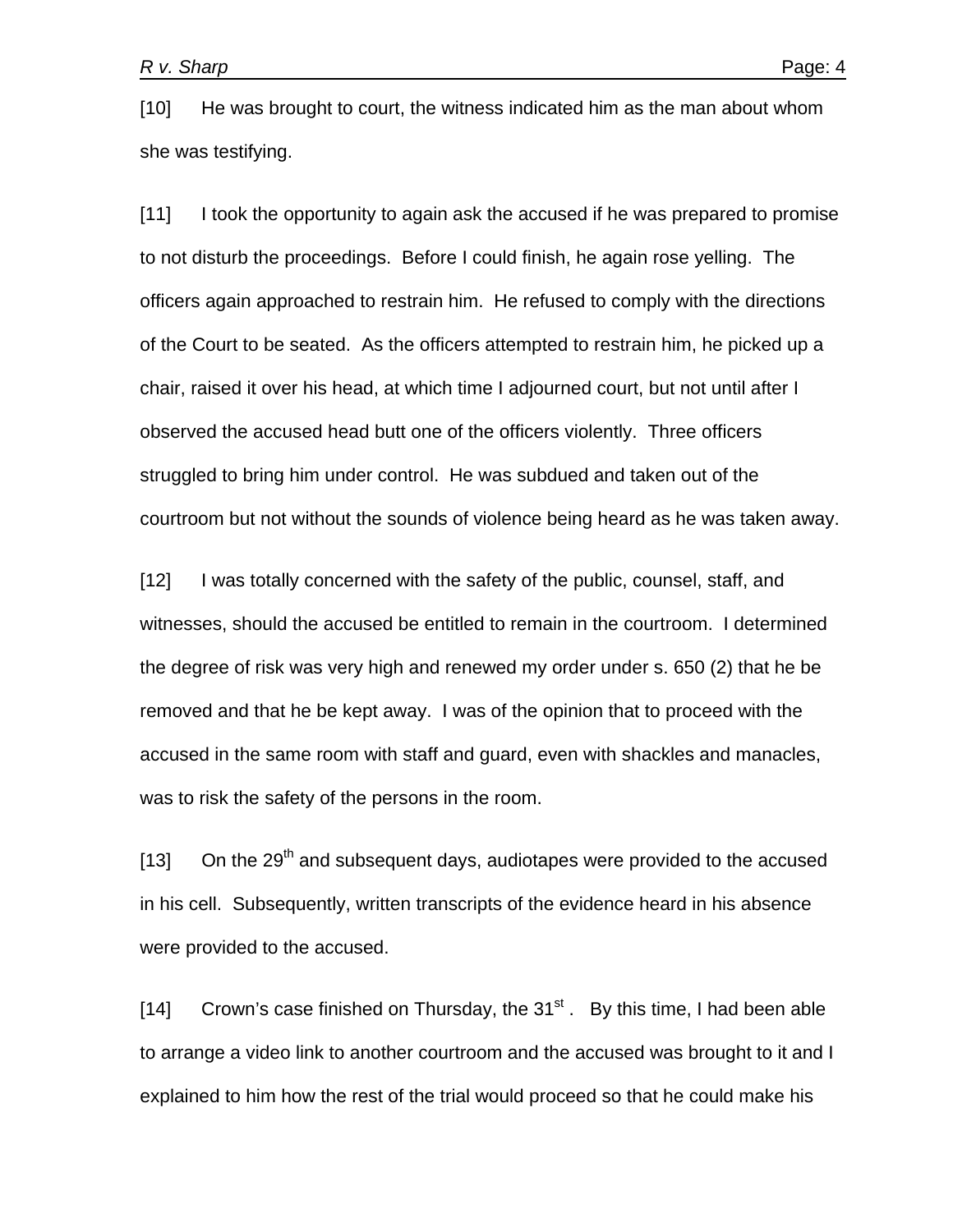defence and final submissions.

[15] As the record shows, the matter proceeded on that basis. Therefore, the

accused was not in a position to cross-examine any of the witnesses brought

forward.

[16] I am guided by the conclusions reached in the case of *R.* v. *Fabrikant*,

[1995], 97 C.C.C. (3d) 544, and particularly the judgment of Mr. Justice Proulx in the

Court of Appeal of Quebec. At page 11 of that decision, he says:

I find that where, in exceptional cases, despite efforts by a trial judge to avoid the inevitable, an accused still persists in his disruptive conduct and therefore, abuses his rights, he can lose these rights. In such case, the trial judge in the exercise of his discretion, can take the appropriate measures to ensure the proper march of the trial, which can include the continuing of the trial in the absence of the accused, or the premature termination of the latter's defence, which may mean, as in the present case, that the accused would not testify in his own case.

[17] I concluded, due to the level of the violence, to take the course that was

taken and then took all reasonable steps to secure the accused his rights under s.

650(3) to rightful answer in defence.

[18] I did give consideration to enabling the accused to view the proceedings by

video while the Crown's case was going in, but proceeded otherwise upon viewing s.

650(1.2), which permits appearance by closed-circuit television but only "for any part

of the trial other than a part in which the evidence of a witness is taken". I therefore,

did not take that route.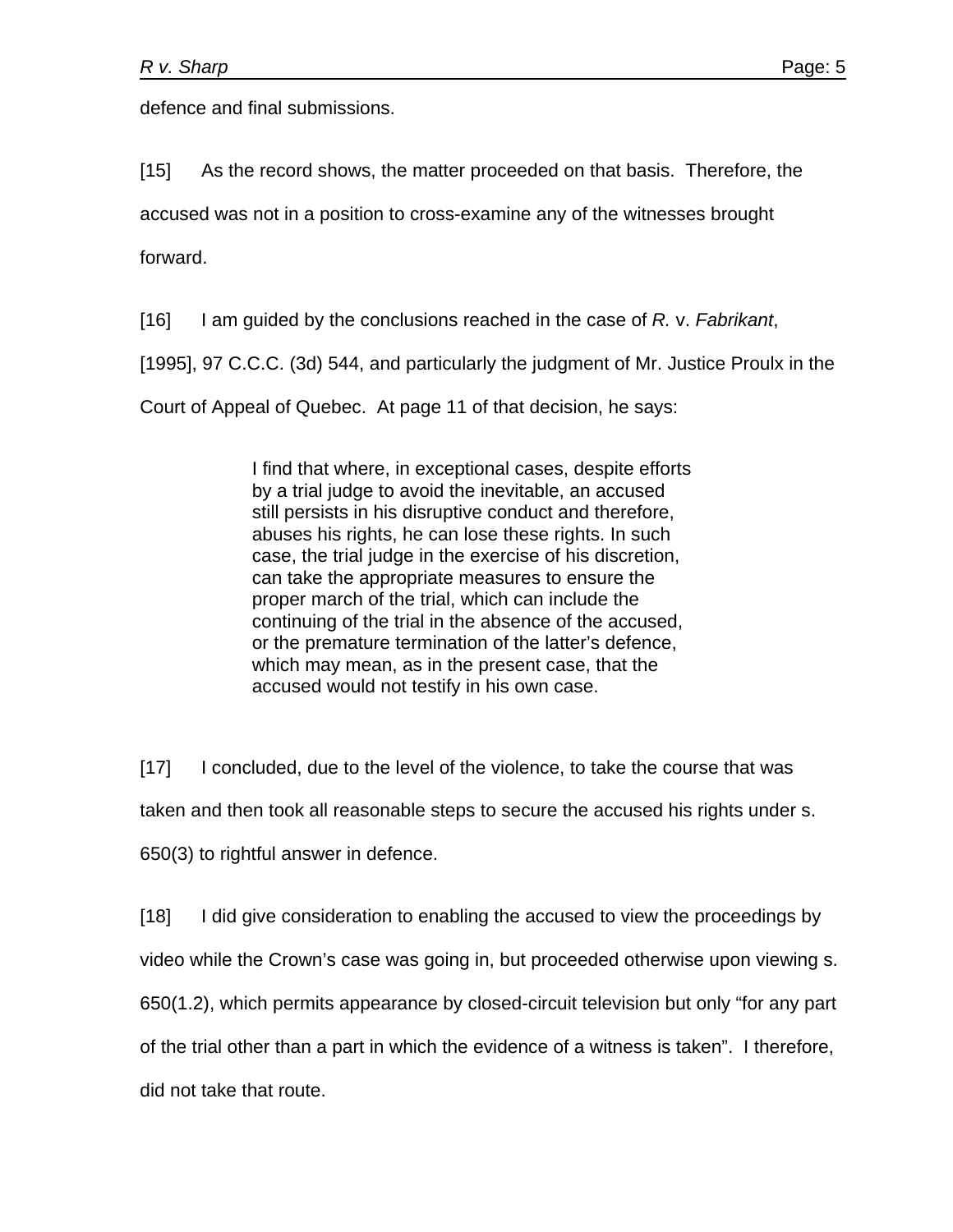[19] I therefore observe that the accused was prejudiced by not being able to cross-examine Crown witnesses or put to them perceived inconsistent prior statements and present other matters in cross-examination, or receive advice about that. This occurred as a result of his own conduct, his own choice to not be present in the courtroom, and his own choice to discharge his counsel. In my view, the Court is not obliged to make special rulings contrary to established rules to assist an accused who has so conducted himself. In this regard see also, R. v. *Thompson*  [1996] O.J. No. 3555 (QL), a case very similar to these facts.

[20] On November  $4<sup>th</sup>$ , the accused testified by video link and subsequently, as the record will show, made final submissions on his own behalf.

[21] With respect, then, to my judgment in this matter. This is a charge against the accused that he, without lawful authority, forcibly seized one T.H. on the  $5<sup>th</sup>$  of November 2001, near or at Whitehorse in the Yukon Territory.

[22] The evidence shows that the complainant was a passenger on a bus which on November 5<sup>th</sup>, 2001, left downtown Whitehorse at 3:00 p.m. The complainant intended to go to a district called Granger where she was living. She, at a stop in Granger, stepped off the bus, it being a residential area.

[23] Close behind her she says, in her comfort zone, was a man, which made her feel very uncomfortable. She jumped out and stood momentarily, then turned to face the man who was facing her extremely closely. He lit a cigarette and asked directions. The complainant said to him that she was new and did not know the location of the street he mentioned. The man said: "Oh, really!" and after a few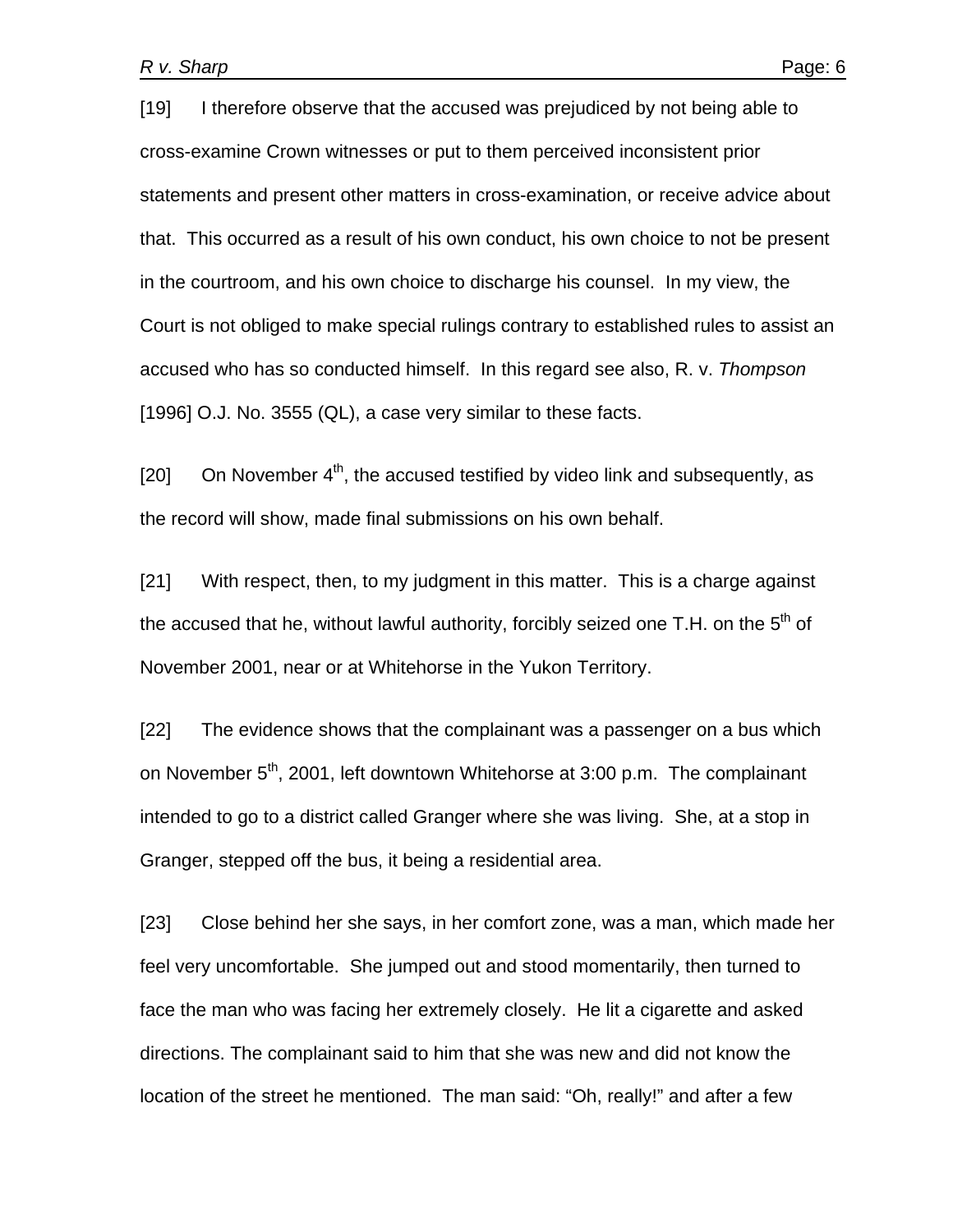seconds grabbed the complainant by the shoulder with his left arm. She described the grabbing as forceful, very forceful, and that the man then said, "You're coming with me." He tried to pull her and in response to what he said, she said, "Yeah, right!" and swore at him. The complainant, having had training in Karate, then attempts and succeeds in a throw over her hip, but without causing the man to release his hold.

[24] There followed the man placing both his hands on the shoulders of the complainant and a push-and-pull match continued, with he pushing towards the bushes and she pushing towards the street.

[25] The complainant said that she started screaming and the man grabbed her by the mouth area and maneuvered his way behind her. The complainant continued to resist, biting his finger, and she ultimately broke free. The man was saying, "Calm down. Don't make a scene," and he was acting calm. She was yelling, "Someone help me. I'm being attacked. I don't know this man." The complainant ran to a nearby vehicle, a Pathfinder, and then to a store to phone 9-1-1. The assailant walked away.

[26] A 12-year-old viewed the scene. In her testimony, the child described what she saw as a struggle and seeing a man walking away in the same direction as testified to by the complainant.

[27] The driver of the Pathfinder, M., described seeing the complainant running from the man and once the complainant arrived at the vehicle, she saw the complainant's distraught state. The witness, M., indicated that she originally saw a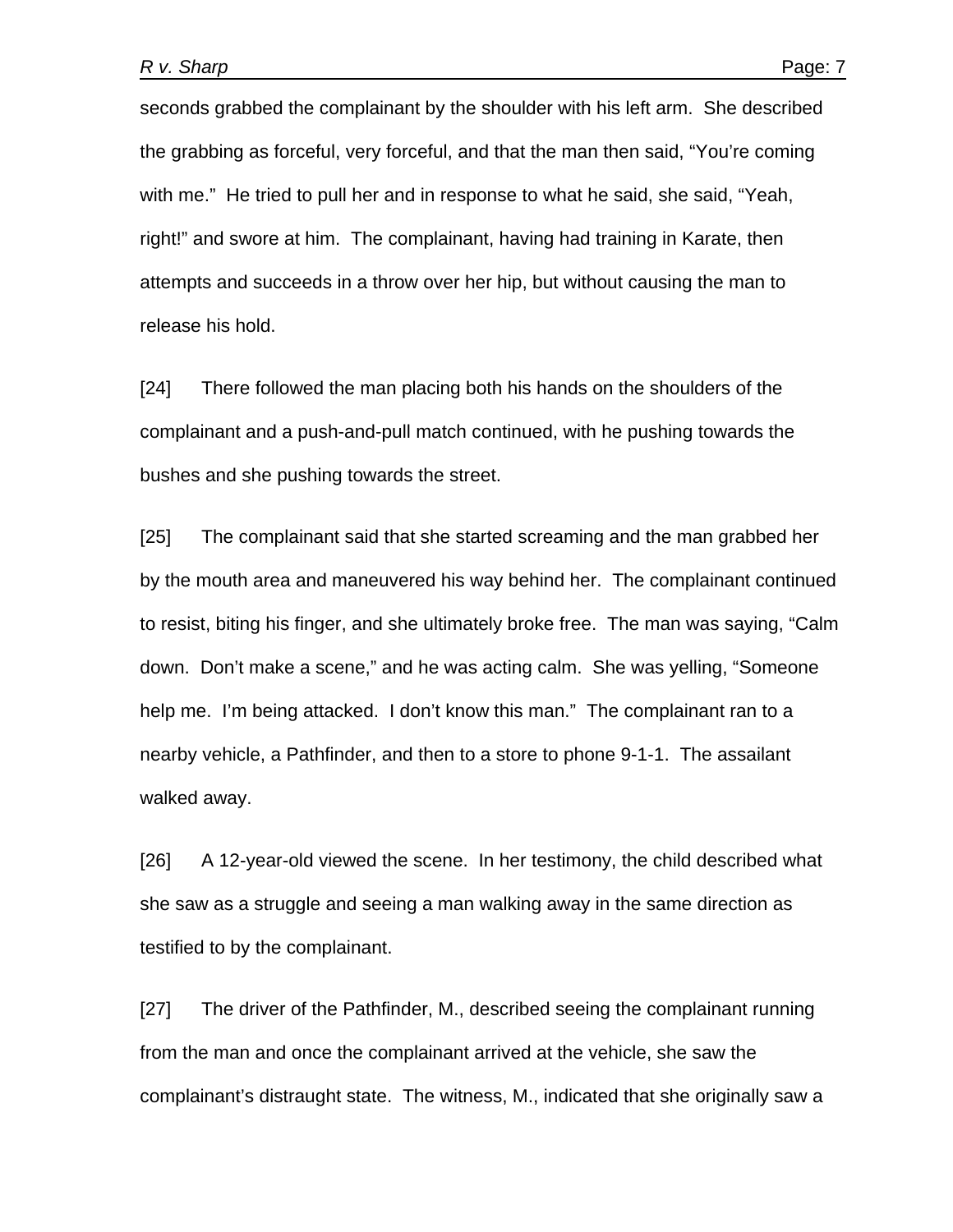woman running up Thompson Road towards her, and noticed a man walking down the left side of Thompson Road, away from her. She observed him for a few seconds. He took about four paces and turned into a driveway of an apartment building. This is the same location at which the 12-year-old witness testified to have last seen him.

[28] All this evidence, that I have mentioned thus far, I accept. And it is largely uncontradicted and is supported by other evidence. And on that evidence, it is clear that on November  $5<sup>th</sup>$ , 2001, at Whitehorse, the complainant T.H., was forcibly seized and an offence under s. 279(2) of the *Criminal Code* was committed.

[29] The complainant described that on three occasions during the altercation, she was face-to-face with her assailant and testified that she would never forget that face. She described a man slightly taller than she, and therefore was about 6-foot tall, wearing a grey toque, having almond eyes, "cratered skin", brown eyes and wearing a down jacket. She said the jacket was khaki in colour and had a black stripe around the chest area. The toque was grey, worn right down to his eyebrows, had no pom-pom, and was of thick material.

[30] Police attended at the scene and also participated in a search of the area and a search dog was employed.

[31] The next day, the complainant was brought to the police detachment for the purpose of undertaking a photographic line-up inspection. A witness, Constable Mark London, described in evidence the preparations undertaken to ensure the integrity of this procedure. This was addressed to ensure that if identification was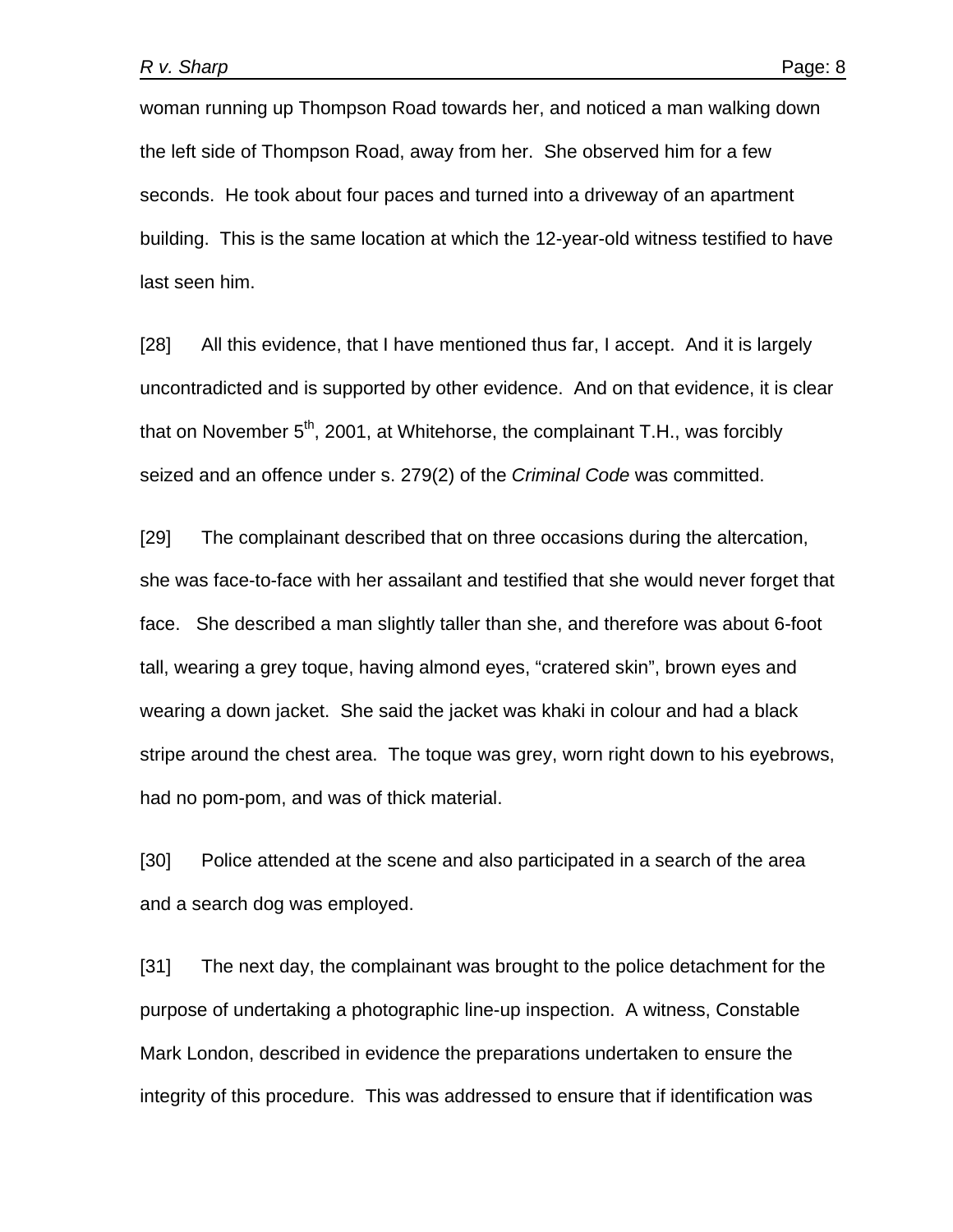made, it was not based on any undue influence or prior suggestion. A videotape of the procedure was made and entered in evidence.

[32] The complainant described placing an envelope over the top of the head in picture 5 to simulate a toque. The complainant selected that picture of the accused as described by other evidence stating variously, "That's the man I think assaulted me." "I feel that's the man." "I'm totally sure that's the man, and I'm confident about it." "I immediately knew that it was the man who attacked me." Those references were made at various times. Some of them in the courtroom and some of them in written form.

[33] From the evidence, the picture chosen was a picture of the accused taken approximately three months earlier than November 5, 2001.

[34] The complainant testified that she identified the accused at a preliminary hearing, some five months after the incident. Evidence of an observer was called, he testified that he was at the preliminary hearing, saw her identify the accused at that time, and also testified before me that the person identified at the preliminary hearing was Thomas Sharp, the person on trial in this case, who the witness had seen decline to answer to the charge on opening day of the trial.

[35] The accused, as I had said, was brought into the court and the complainant, upon being asked to point out her assailant, pointed to him and said, "It's that man right there."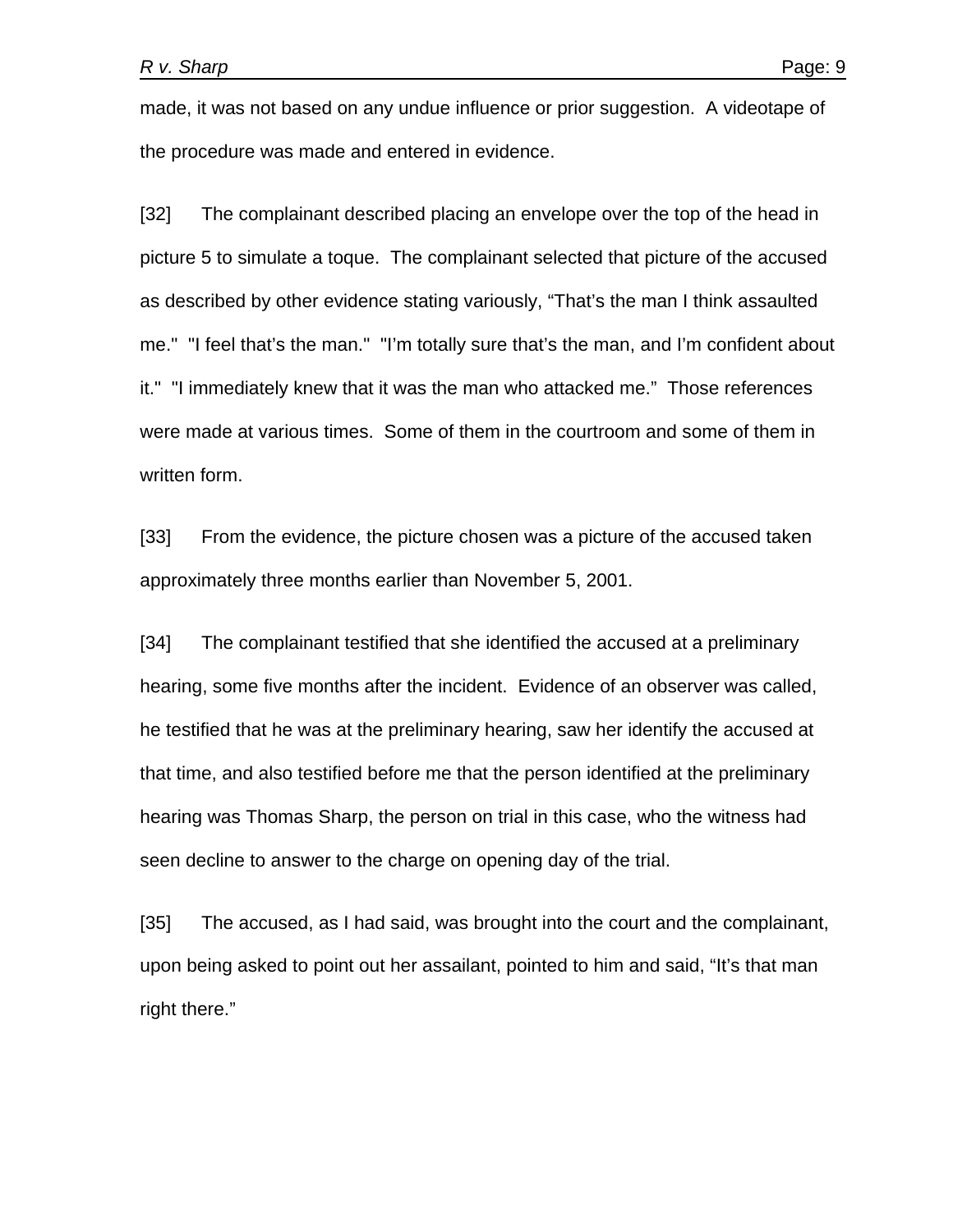[36] With such evidence, one might think that the issue of identification was

resolved by logical extension and connection of occurrences. However, the law

regards courtroom identification by an eyewitness as containing inherent frailties and

requires a court to weigh carefully all the circumstances of such testimony.

[37] Referring to, in *Criminal Pleadings & Practice in Canada*, Ewaschuk, 2<sup>nd</sup> ed.,

at page 16-90 it is stated:

## **16:7050 Testimonial factors affecting weight**

The standard testimonial factors by which the evidence of a witness is assessed are: (a) opportunity to observe; (b) powers of observation; (c) actual observations; (d) actual recollection; (e) ability to relate recollection; and (f) sincerity of testimony. All these factors, with the exception of the witness's sincerity, which is at issue in all cases, are particularly at issue where the witness testifies that in his opinion the accused is the person whom he observed committing the crime charged. All the above testimonial factors are relevant to the ultimate issue of whether the witness' evidence is reliable and, therefore, truthful as to the accused's identify in the sense of accurately reflecting reality, and *not* merely whether the witness is sincerely and honestly attempting to tell the truth.

[38] At page 16-93 of *Criminal Pleadings & Practice in Canada, supra,* it is stated

that the Court:

...should also be instructed that they ought *not* to resile from acting on eyewitness identification if, after taking into account the weaknesses of the evidence and the special need for caution, they are nonetheless satisfied beyond a reasonable doubt that the indentification (*sic)* is accurate.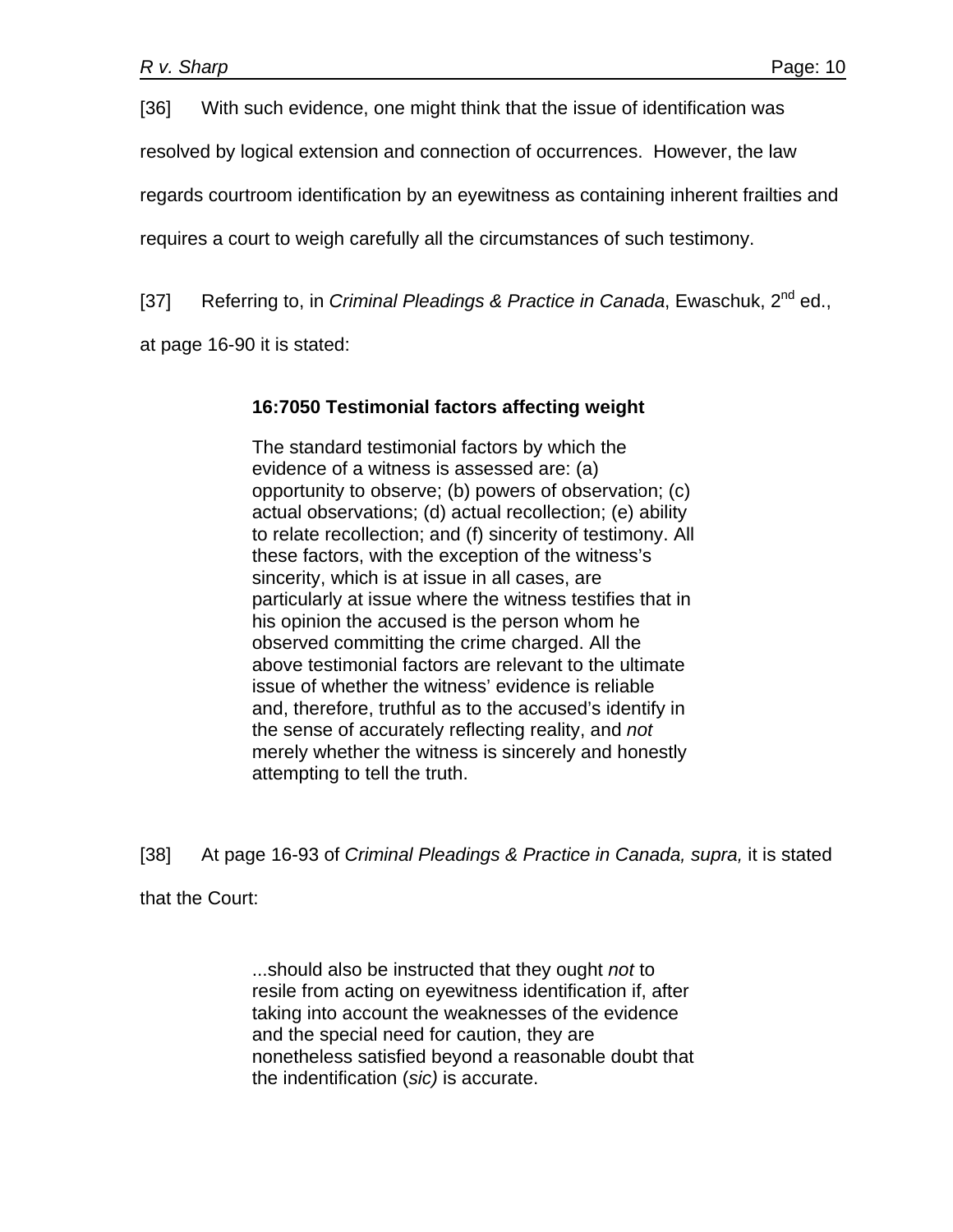[39] In the case of *R.* v. *Edwardson,* 79 C.C.C. (3d) at page 508 the following is stated:

> There can be no rigid formulation of the proper instruction to be given to the jury in cases depending upon eyewitness identification. The charge to the jury should be designed with specific reference to the evidence which either support or cast doubt on the eyewitness identification of the case. In some cases because of the abundance of other supporting evidence, there will be need for little more than a cursory caution pointing out the reasons that such warning is necessary and the possibility that the mistaken witness can be a convincing one and that a number of such witnesses can all be mistaken.

[40] I have instructed myself in considering the evidence of identification here according to those references I have just made.

[41] Reference is also made that the Crown's case must be proven beyond a reasonable doubt applying to the issue of identification. I instruct myself accordingly. A reasonable doubt is not an imaginary or frivolous doubt. It must not be based on sympathy or prejudiced. Rather, it is based on reason and common sense. Even if I believe the identification of the Crown witnesses' evidence is likely to be accurate, this is not enough. It must be that the issue of identify is proven beyond a reasonable doubt. This, however, is not to ask the Crown to prove it to an absolute certainty, as the Crown is not required to do so.

[42] The accused has testified in this case, and if I believed the accused, I must acquit him. Even if I don't believe him, but I still have a reasonable doubt as to his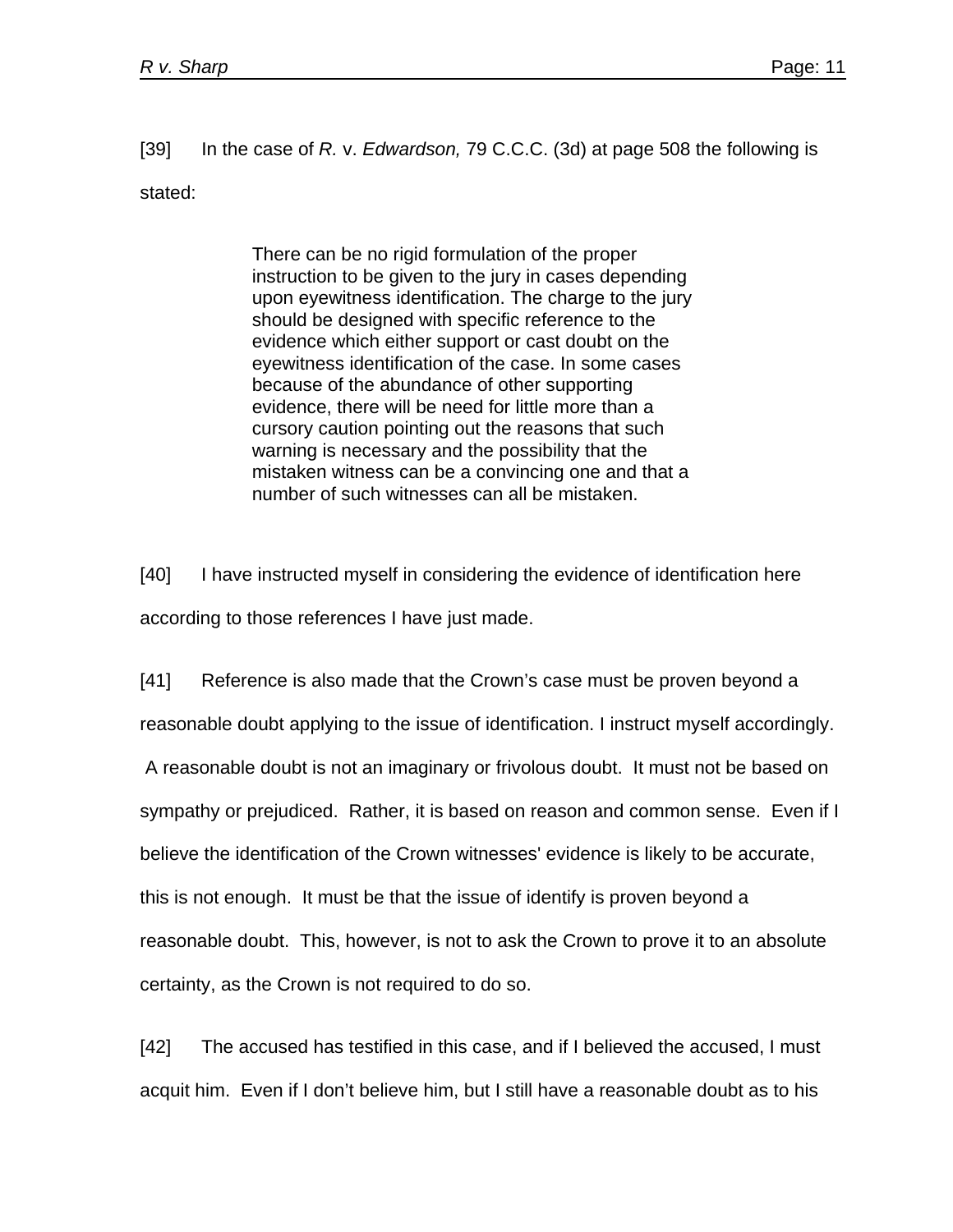guilt, I must acquit. And even if I am not left in doubt by the evidence of the accused, I must still determine, on the basis of the evidence, which I do accept, whether I am convinced beyond a reasonable doubt by the evidence I accept as to his identification.

[43] I wish to examine the evidence which bears on the identification by the complainant. Evidence as to the time of the incident is between 3:20 and 3:28, based on the evidence of M. and the evidence of the 9-1-1 operator. It is agreed by the accused that at 3:40 p.m., approximately, give or take a few minutes, that he was at a location near his home, walking towards his home and was there seen by a bus driver, C., and two police officers, Sutherland and Egan. This evidence, therefore, places the accused in a location which I find is appropriate in time to a person walking from the scene of the crime to the place at which the accused was in fact seen. This is meaningful circumstantial evidence. I pause to say that the matter of times has to take into account that there are varying timepieces and varying points of reference to time. And I comment that the times in evidence here are markedly close to enable a conclusion to be reached as I have just done.

[44] The witness, V., testified that she had seen a picture at her children's school and, as well, a picture in the newspapers. It was of a man. She was shown the photograph, and upon observing, she found that they were photographs of the accused that she had seen at an earlier time. She said that in going to catch the 3:00 p.m. bus on November 5, 2001, the person she identified at the bus stop was the one she recognized from the pictures in the newspapers and at the school. Her testimony is that the person in question sat at the very back of the bus and that he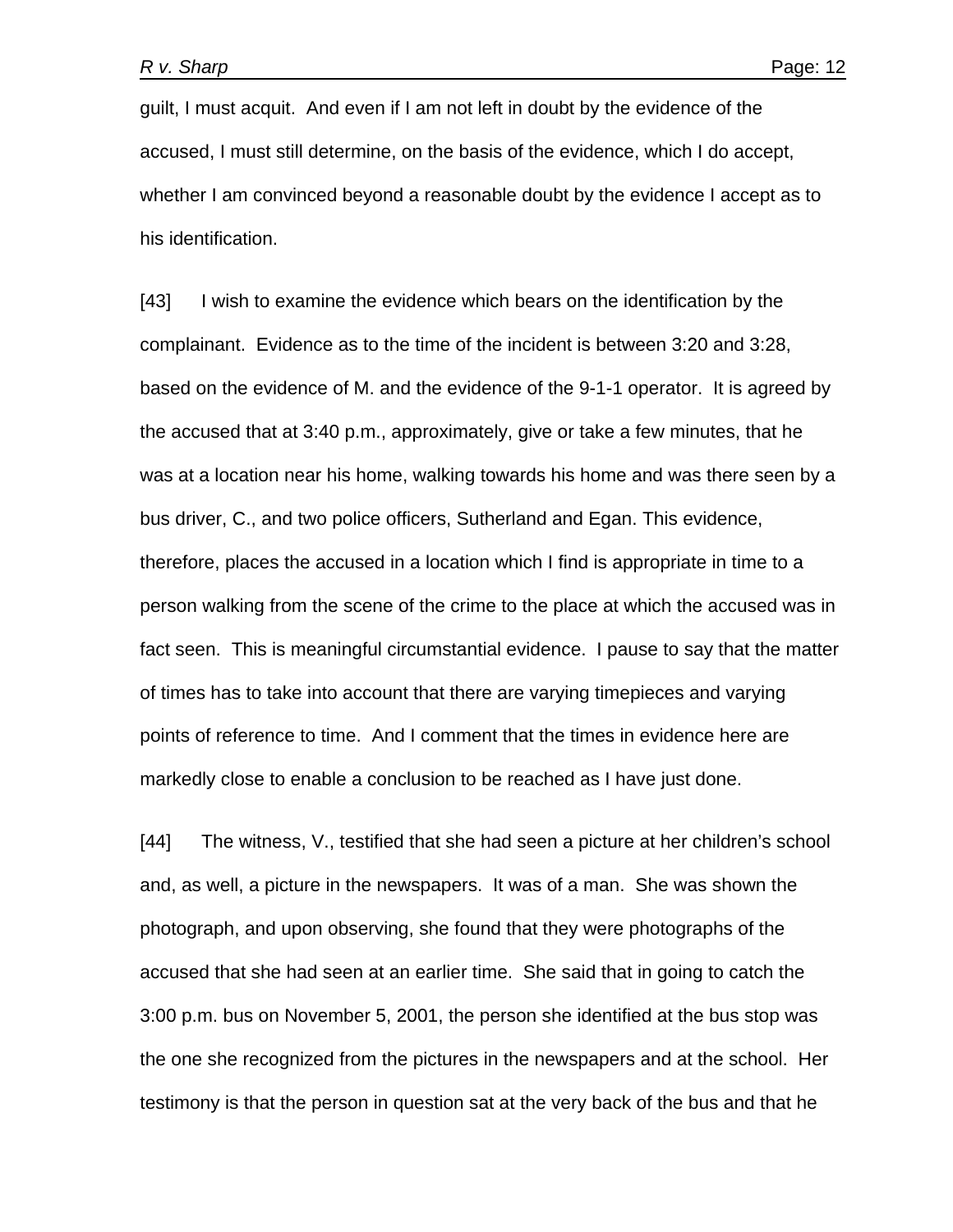was the accused, based on the photographs she had seen.

[45] The witness said that she got off the bus at EmilieTremblay, which I note is across the street from the stop next to Mr. Sharp's home. V. indicated that she pointed out the accused at the preliminary hearing as being the person she saw. She testified that the person she identified as the accused did not get off the bus at that stop. Of course, the picture was placed in evidence and the Court is in a position to look at it, and determine for itself whether that is a picture of the accused.

[46] She describes the man she saw on the bus as being tall, about 5'11", kind of really long face with a pointy chin and almond-shaped eyes, and he had kind of a different skin, a poky face. And he was wearing a beige ski vest jacket and a toque right down to his eyebrows and going down to his ears. He was also wearing a pair of blue jeans and "I think cowboy boots. I'm not too sure." She said he was Caucasian.

[47] V. went to the police on November  $8<sup>th</sup>$ , after being approached, to make a report in this matter.

[48] The witness, C., who was a school bus driver, recalled what he was doing on November 5, 2001. He left downtown Whitehorse, and his intention was to arrive at Emilie Tremblay School at approximately 3:30 p.m., his usual time on a usual day.

[49] Coming up Hamilton Boulevard, two police cars overtook him with lights on and caused him to pull over to the right and stop. They went by and he proceeded on. This occurred east of the McIntyre stoplight. He proceeded on to Falcon Drive,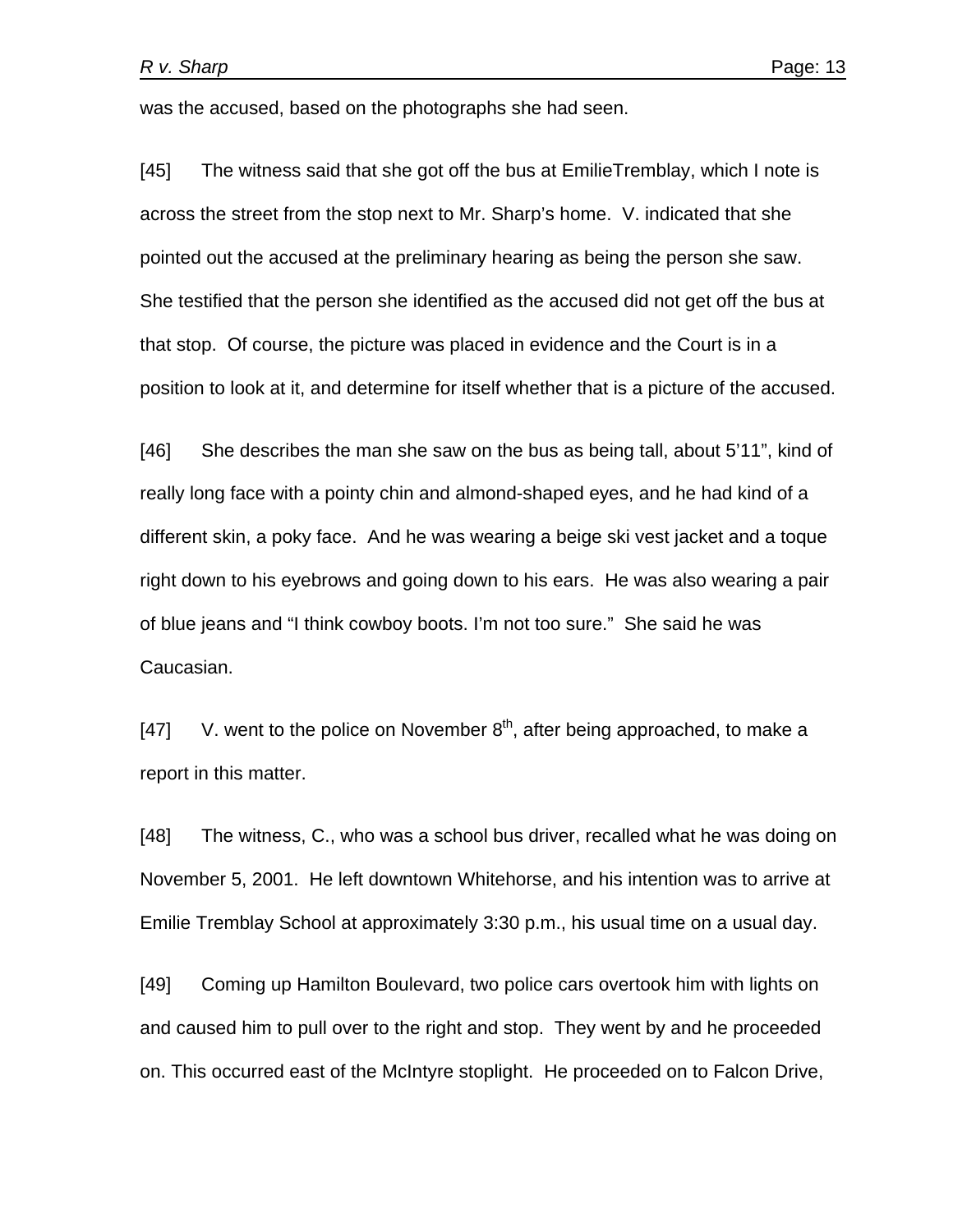arriving there at about 3:30. He had only to pick up a few students, therefore it was only a minute and a half, or so, and therefore leaving the school, by his counting, around 3:31, 3:32 p.m.

[50] As he was leaving and pulling onto Falcon Drive to go to Hamilton, he saw somebody walking towards him, coming on to Falcon Drive at about the stop sign. He described the person as not running, but when it came to crossing the street in front of him, he sort of jogged. He described the man as wearing jeans, boots that stood out, orangey-yellow colour, work boot types, looking relatively new. He had a light-coloured jacket on, what colour he cannot say. There was something on his head. The witness saw his face. It was a long face, with a hawk-like nose, and rugged looking. The witness could not see his hair because of the hat. The hat was low on the forehead. He was around 5'11" to 6 feet. He had quite skinny legs because the jeans were tight and he had long legs.

[51] These observations would have been made shortly after 3:31, 3:32 p.m.

[52] A search warrant was issued and executed on November  $7<sup>th</sup>$ , and a jacket and toque and two pair of shoes were seized and entered as exhibits. The accused was arrested and allowed to keep the shoes he had on, on that date, and they were also examined, but were returned.

[53] Witnesses Egan and Sutherland left the detachment on November 5, 2001, at about 3:30, and would have arrived to observe the accused near Emilie Tremblay School at about 3:35 p.m. to 3:40. And that was their testimony. At least Mr. Sutherland did. Egan was not in a position to say that he recognized the accused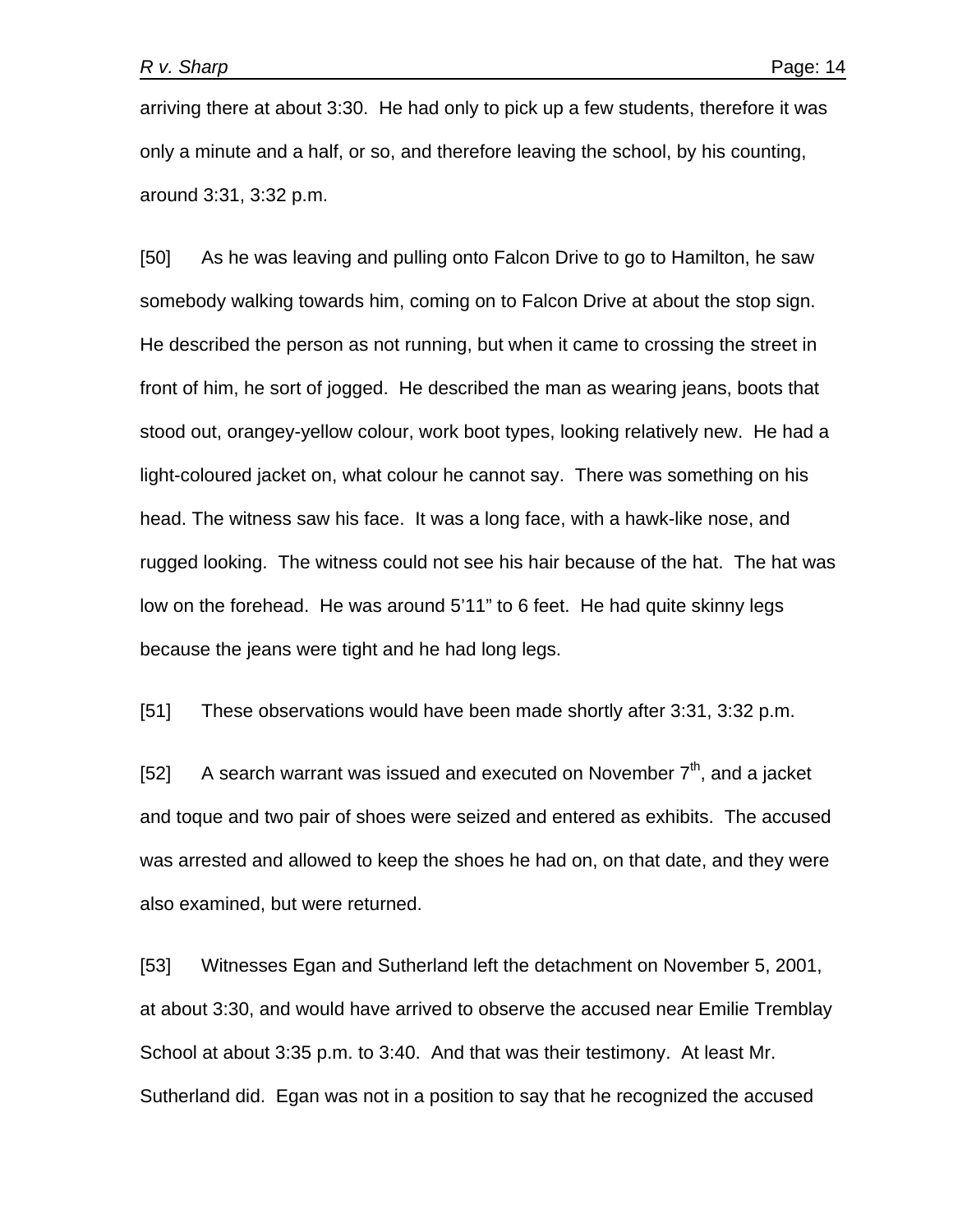but the time was put at 3:35 to 3:40.

[54] Constable Hamilton, dog master, testifies as to the efforts to have the dog "Justice" pick up a scent and follow it. The efforts only resulted in the dog picking up a scent or appearing to, for a very short time. Then, at Thompson Road, where the driveway started, where the assailant was last seen, and then back across the street at Thompson, Justice picked up what appeared to be another scent, which was followed all the way to a subdivision called Hillcrest. This is opposite to any direction from the scene of the crime to the place where the assailant was last seen.

[55] I agree with the Crown in referring to the dog evidence that it was totally neutral with respect to any fact at issue in this trial.

[56] Witness Sgt. Drover was called. He was the identification person in the file. He describes footprints in the snow and, in the result, being unable to identify any of them as being any shoes found in the possession of the accused. They did find prints of police officers, and some prints he could not identify.

[57] There was evidence that some time earlier a snowplow would have passed by at some time close to the time of the incident. The evidence of Drover is of no real assistance in the matter and the accused refers to it in his testimony. A failure to find the accused's shoe prints is not, I find, inconsistent with the state of the surface of the road at the time at the scene.

[58] Officers Aubin, Campbell and London testified of routine investigative procedures. Mark London also testified that he recently walked the route between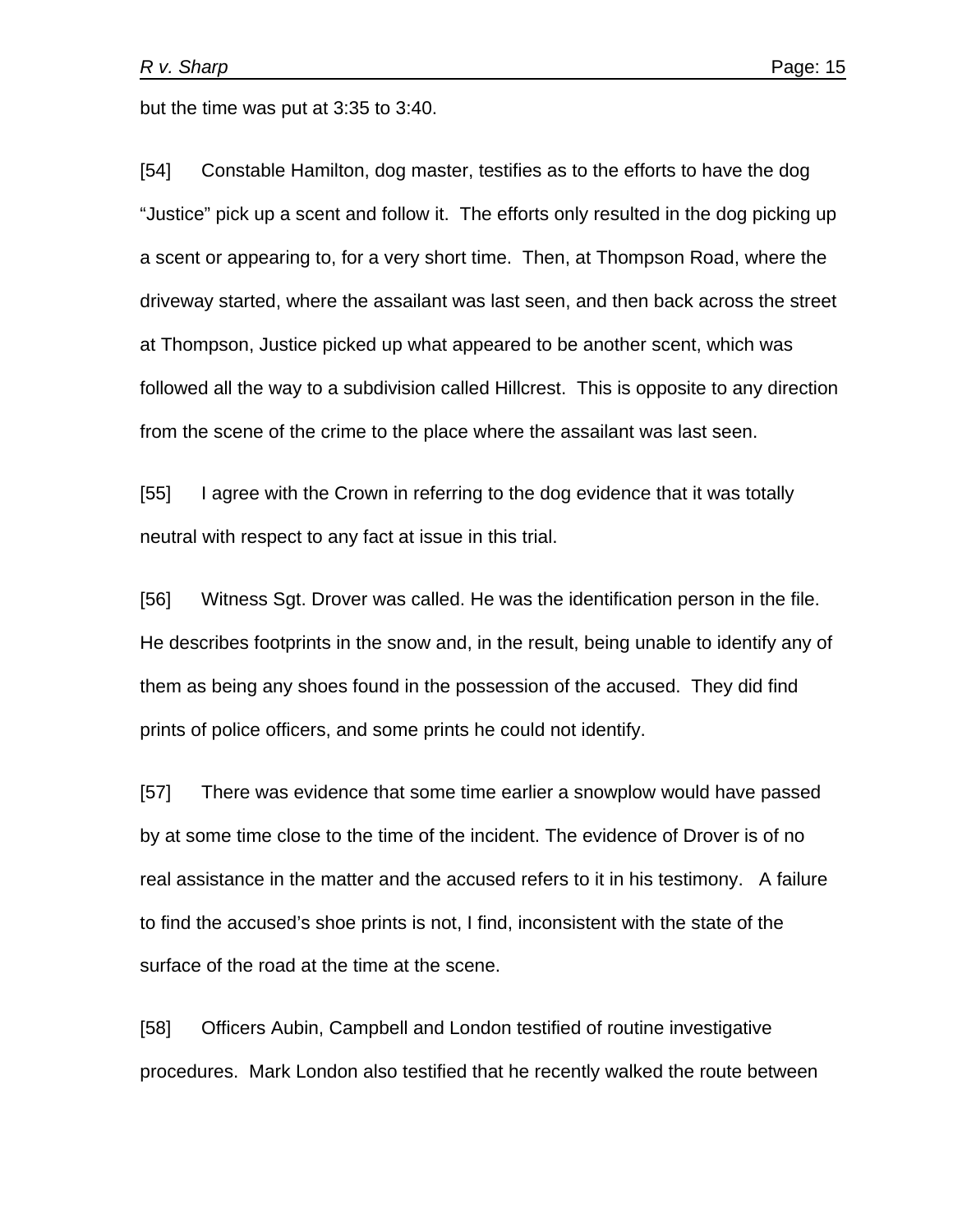the bus stop on Thompson Road, down from Wilson, to the home of the accused, and testified that this walk took nine minutes and nine seconds at a normal pace.

[59] The accused took the witness stand. He testified that on the morning of November 5, 2001, he took a bus to downtown Whitehorse with a purpose of delivering a resume in aid of a job search. He was going to go to a business called the "No Pop Shop". He took a bus in the morning at about 11:00 a.m., or between 11 a. m. and 12, and when he arrived at the No Pop Shop, the place was so busy, he decided against staying there or approaching anybody. He had already decided against distributing the resumes he had, as he read them on the bus and found them to be unsatisfactory. He made another appearance at the Pioneer Inn asking about employment, which is a short distance from the No Pop Shop. Then he traveled back towards the bus stop, stopping at a couple of stores en route, whereupon he caught a bus at approximately 1:15 p.m., although, he said 1:20, and the bus scheduled filed as an exhibit indicates that the bus was scheduled to leave at 1:15.

[60] He said he went directly home, as indicated, played with his dog, took his dog outside and attached him to a leash, called his fiancé by pre-arrangement, had lunch, and decided to go for a walk. He brought the dog back inside and proceeded to go for a walk around a loop that he frequently walked. He put the time at three o'clock as to commence this walk as the news on the radio was just starting. He did not say that he took the dog on the walk.

[61] He describes the walk in the evidence. He marked his route on an exhibit. Nobody actually asked how long a walk it actually was in distance, and he describes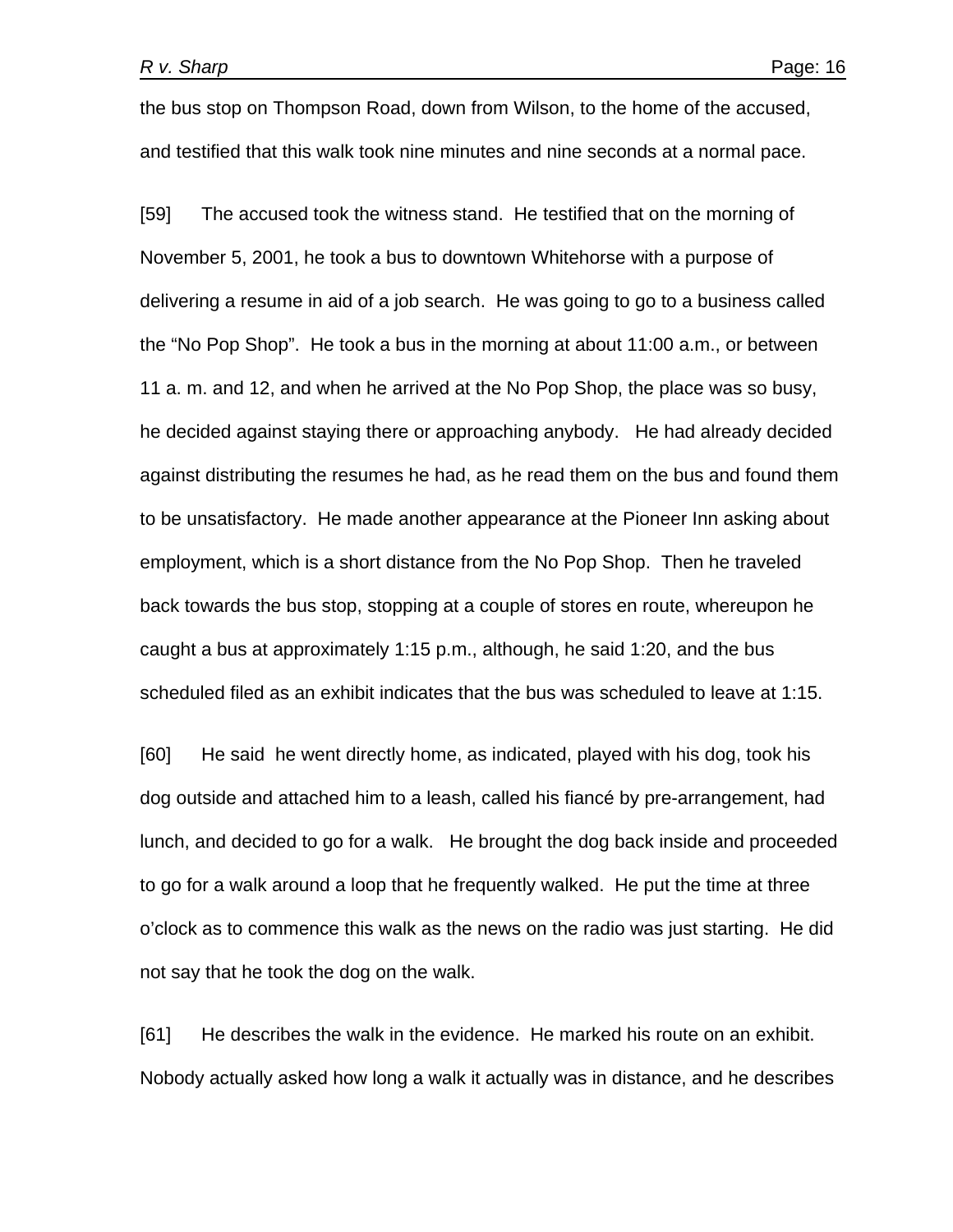returning from his walk along Hamilton Drive preparatory to turning into Falcon, when he encountered the bus and the driver, C. He agrees that it was C. who saw him at that place at that time. He says he encountered no persons during the walk.

[62] He crossed over the street and traveled to his home and was letting the dog out again, standing in his yard when he saw the vehicle with Egan and Sutherland in it, which bothered him.

[63] He saw another police cruiser go by shortly thereafter. He says that later on, on November 5th, the police came to his door, asking as to his whereabouts and his clothing earlier that day. He answered them and they thanked him for his cooperation, shook his hand and left. There is, however, no Crown evidence given with respect to this incident or visit.

[64] The accused indicated that the complainant was lying in her identification of him on all occasions - that V. was lying as she was prejudiced by the information she had received in the community and the pictures she had seen. He said that C. was mistaken as to what he was wearing, especially on his head, and he was also mistaken as to the jacket and the boots. Mr. Sharp's evidence is that the publicity regarding him caused the witnesses to give biased, incorrect testimony.

[65] In addition to the above, the accused refers to the following: the variety in the description of the jacket worn by the assailant and even the one worn by himself in C.'s testimony, the varying description of the boots, the varying description of the toque, it's colour, that was alleged to have been seen, the almond-shaped eyes description, the description of the face of the assailant as being pock-marked and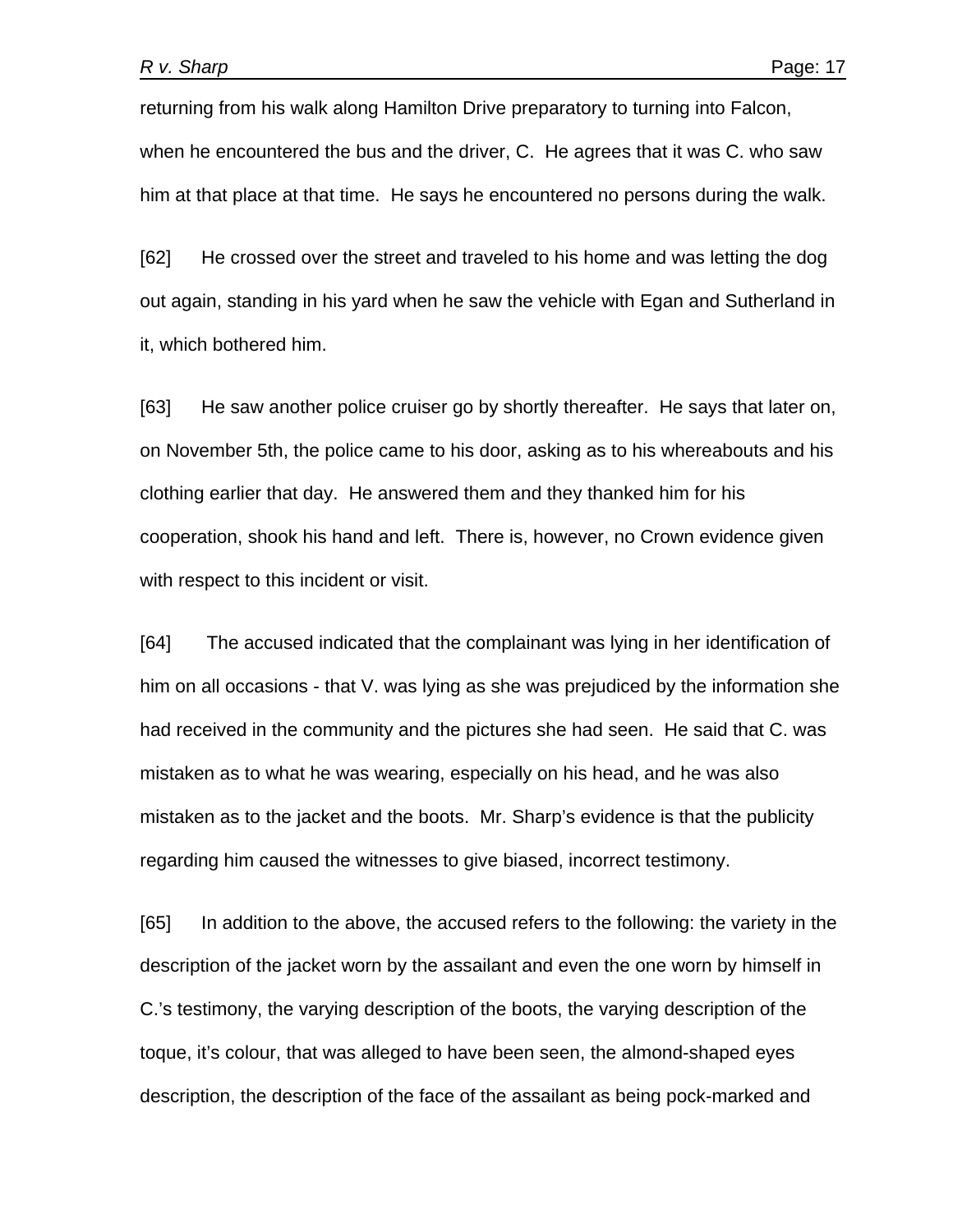crater-like, where he says his face is smooth, the height which was given as something like 5'11" to 6 foot, whereas he said he was 5'9".

[66] He questioned the boot prints and the failure to match any prints to his shoes. He refers to the dog evidence. He refers to the fact that the complainant alleged that the assailant was bitten by her, but no marks of a bite were found on him. He says that he heard no forensic evidence regarding any traces of bodily parts or substances, such as hair on the clothing taken from his home, that would match the complainant. The fact that he understood the complainant would have seen his picture and, in any event, if that's not so, it is a logical conclusion that if V. saw it, that the complainant would have seen it also.

[67] He refers to the fact that the evidence shows the complainant, at one time said, in looking at photo number 5 says, "This is the guy that I think assaulted me".

[68] He talks of the lack of any tracks along the route that the assailant would have taken. If it were him, there would probably have been a track, but none was discovered or testified to in court.

[69] Some of these observations have merit, such as the description of his skin as pock-marked or crater-like, and his evidence with respect there to. But more than one witness referred to this, which indicates that there was something about his skin that was out of the ordinary since I don't find any evidence that these witnesses could have come together to make this up. The variation in the footwear - although the witnesses at the scene do not describe footwear. Most of these matters, however, are variations, which are not surprising, coming from several individuals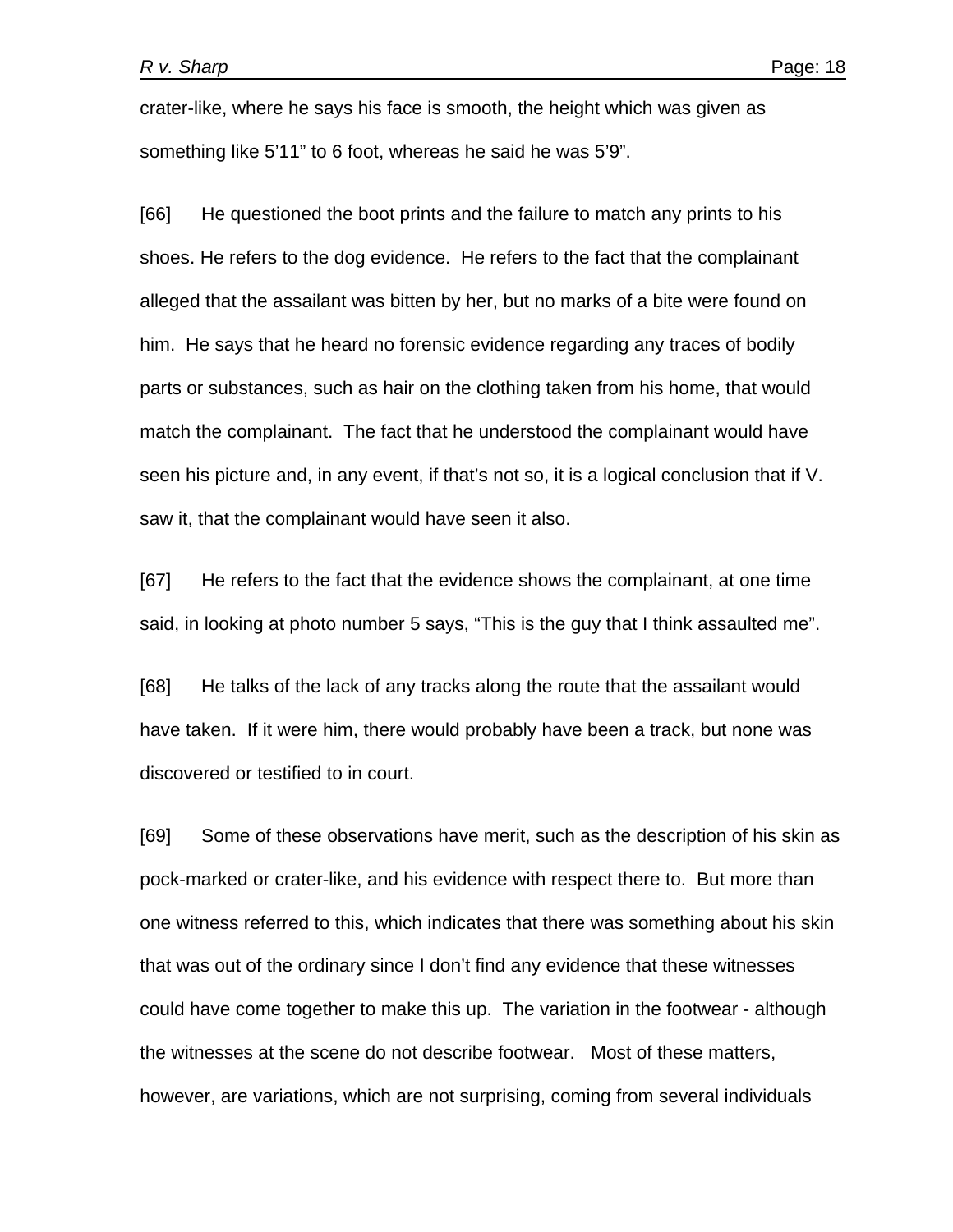attempting to describe as best they can, something they have seen. As is frequently said, it would have been much more suspicious if they were all exactly the same. He also said if it was him, he surely would have been running and the evidence shows that he was not.

[70] Some of them, however, are not really contradictions. The toque was grey or beige. A toque was seized. One would say it is beige, but I cannot say one would be wrong to say that it is grey. The material can change tone if stretched or if light conditions change. Nobody said it was red or blue or checkered. That would have been a contradiction, but the distinction between beige and grey is not a major one. Of all witnesses, the majority were to the effect that it was grey or beige and was worn down over the eyes, as was described by the complainant.

[71] Most of those who testified did not observe the boots or any footwear and the jacket was beige and dark-coloured. It is entirely possible that a person standing a certain way, or a person having a particular sight advantage, would describe it as a beige jacket with a black body and others would describe it as a black jacket with beige sleeves. Both colours are there, and as with the toque, there is not any description such as red, black, or blue, which would be a clear contradiction in describing the jacket that is in evidence before me.

[72] I cannot find in the evidence before me that the variations of the testimony referred to by the accused constitutes a reason to discredit a witness.

[73] The circumstances where the accused is found to be, as he was, near Emilie Tremblay School, the location at which the evidence shows the assailant could have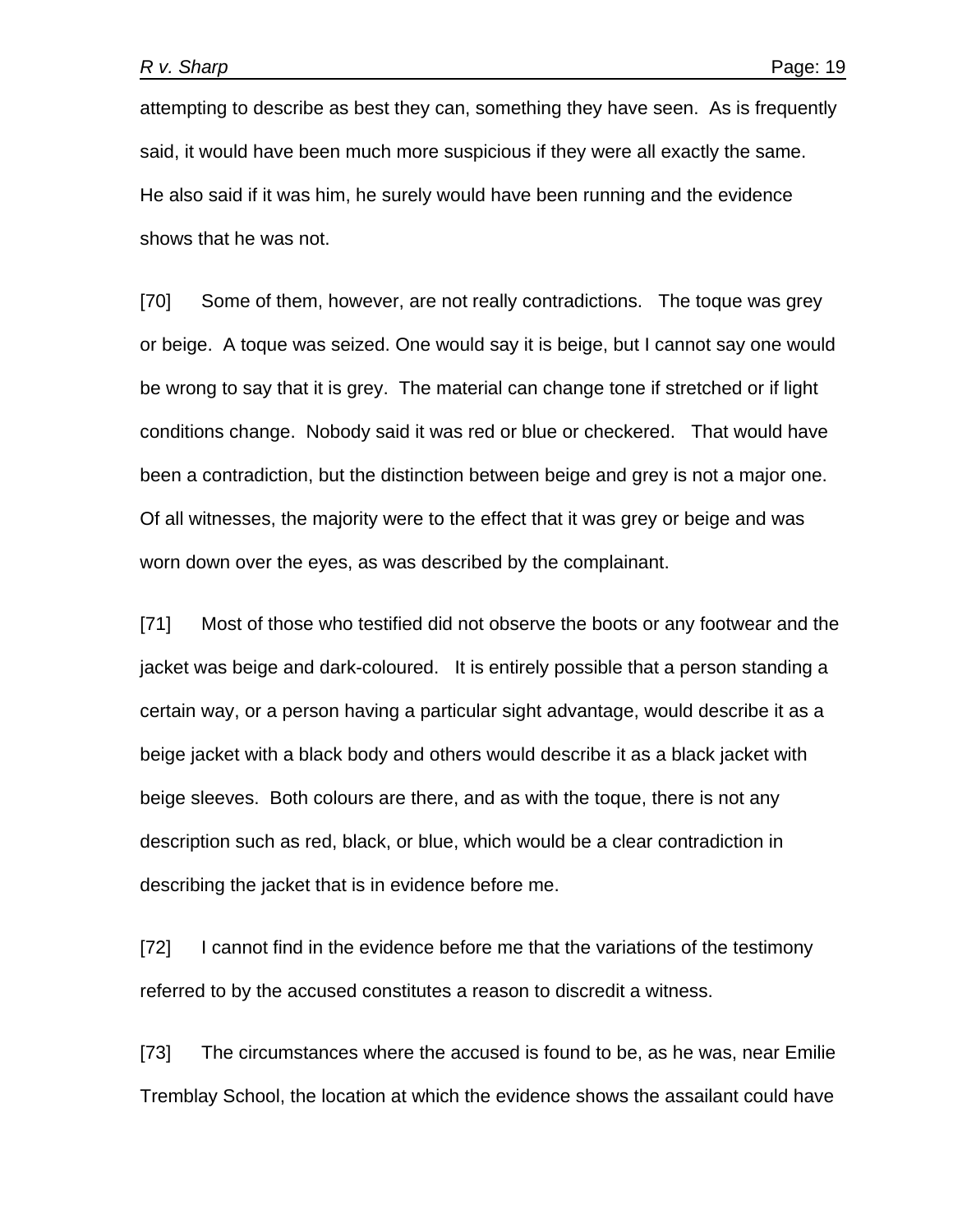been, having walked away in that direction, is very strong evidence.

[74] The fact that the complainant, M., C. and V. described a headgear pulled down to the brow is strong evidence, as is the evidence of a long face that I heard.

[75] The process of identification gone through by the complainant was substantial and was been strongly supported by other evidence. The photographic line-up, in particular, while not determinative, constitutes strong support.

[76] I find the evidence in support of the identification evidence of the complainant to be highly persuasive, and I agree with Crown's suggestion that a very strong inference is to be made that the accused, having committed the offence and on his way home, finding he has been recognized or identified by Sutherland or C., readily makes up the story of a walk, for which, the evidence before me, there is absolutely no independent support. While it is not of great significance, I would comment on the fact he did not say he took his dog for the walk. Of course he couldn't, as he had been seen without a dog. I repeat, however, that his evidence need only raise a reasonable doubt. There is also the evidence that he phoned his fiancé, and this by pre-arrangement. At the trial, no evidence was heard with respect to this, and had the call been recorded as arranged, then that would not have matched the Crown's theory that he was downtown at that particular time.

[77] It is my finding, on the basis of those matters, that I do not have a reasonable doubt as to the identification evidence.

[78] I have considered my duties I described earlier. I am satisfied beyond a